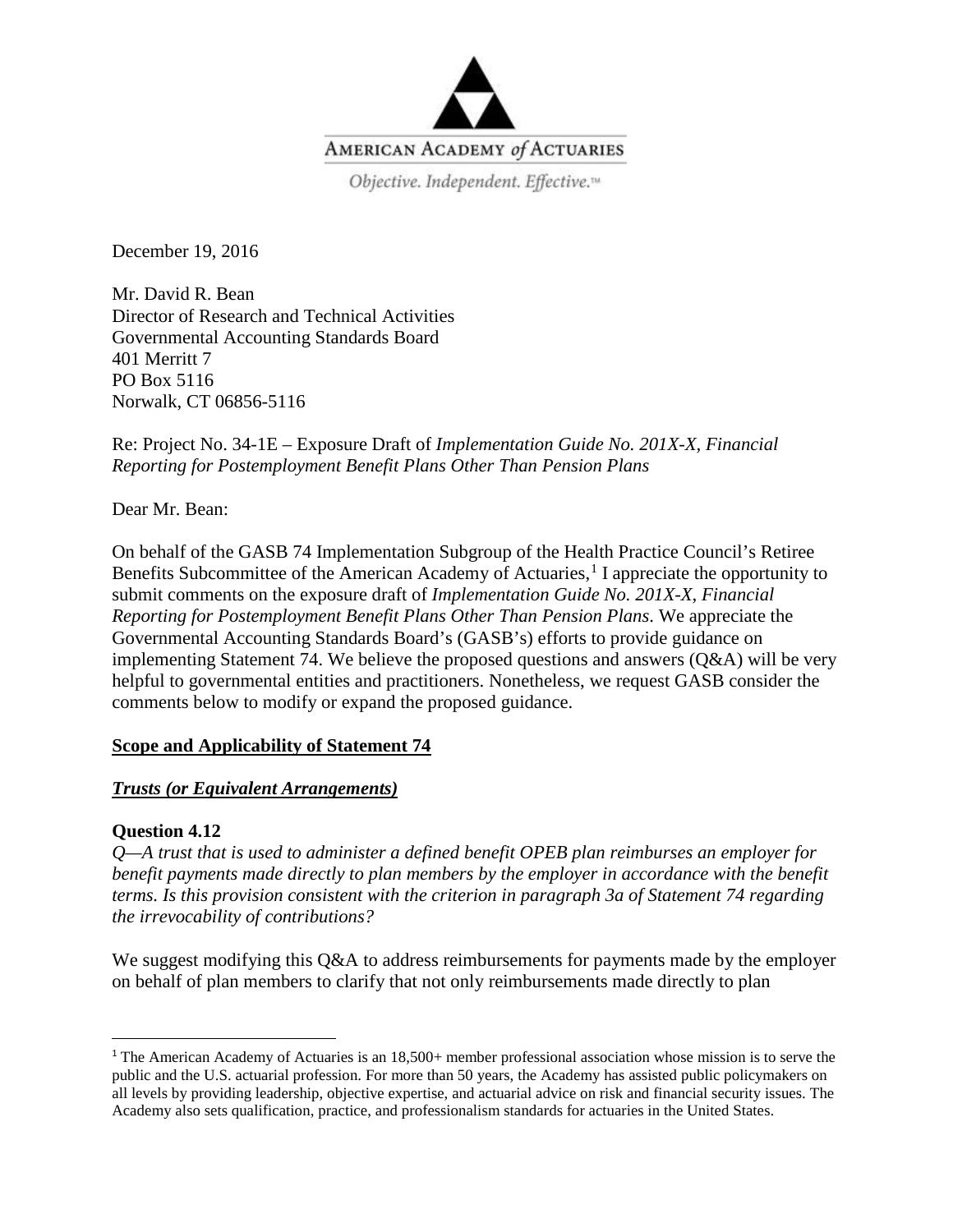members are consistent with paragraph 3a. We propose the following modification to GASB's answer to this question (bolded addition):

A—Yes. Reimbursements paid to the employer from the trust for benefit payments made directly to, **or on behalf of,** plan members by the employer in accordance with the benefit terms should not be considered to be a reversion of trust assets to the employer for purposes of evaluating whether the trust meets the criteria in paragraph 3a of Statement 74.

# *Types of OPEB and OPEB Plans*

## **Types of defined benefit OPEB plans**

#### **Question 4.35**

*Q—A defined benefit OPEB plan is used to provide OPEB to the employees of a state government, several governments that are component units of the state, and governments other than the state and the component units. The plan is administered through a trust that meets the criteria in paragraph 3 of Statement 74. Is this plan a single-employer, agent multiple-employer, or cost-sharing multiple-employer plan?* 

*A—The plan is a multiple-employer plan for financial reporting purposes. If (a) a separate account is maintained for each of the governments or (b) a separate account is maintained for the state and its component units together and separate accounts are maintained for each of the other governments, such that the assets in each of the separate accounts legally are available to pay the benefits of only the employees of the government or governments whose assets are maintained in the separate account, the plan would be classified as an agent multiple-employer plan. If, instead, the OPEB plan assets legally can be used to pay the benefits of the employees of any of the governments, the plan would be classified as a cost-sharing multiple-employer plan.*

In addition to GASB's proposed Q&A on this topic, we suggest adding a follow-up Q&A:

Q—If, in Question 4.35, separate accounts are maintained for each of the other governments and the assets in each of the separate accounts legally are available to pay the benefits of only the employees of the government or governments whose assets are maintained in the separate account, and if each separate employer has its own separate Board administering the OPEB provided, including setting eligibility for OPEB and amount of OPEB, is this a singleemployer, agent multiple-employer, or cost-sharing multiple-employer plan?

A—Each employer maintains a separate single-employer plan for financial reporting purposes. Because the OPEB for each employer is governed by a separate body and the assets can legally only be used to pay OPEB for each employer, the arrangement is a collection of single-employer plans rather than a multiple-employer plan.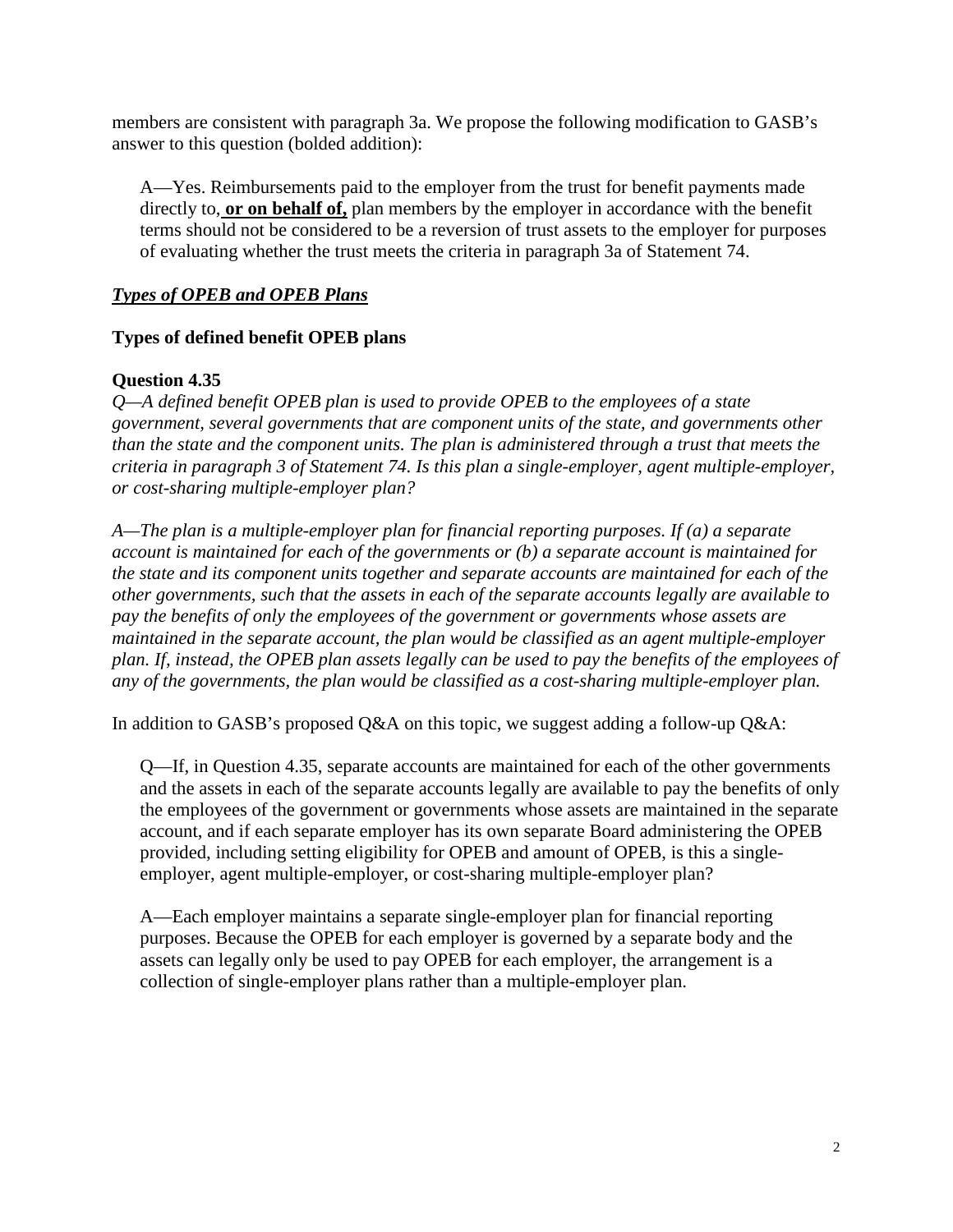## **Defined Benefit OPEB Plans That Are Administered through Trusts That Meet the Criteria in Paragraph 3 of Statement 74**

# *Financial Statements*

# **Question 4.42**

*Q—An employer provides OPEB through a single-employer OPEB plan that is administered through a trust that meets the criteria in paragraph 3 of Statement 74 (Trust A). Benefits are paid through Trust A, and the trustees of Trust A establish contribution requirements based on the resources accumulated in Trust A. The employer establishes a second trust (Trust B) to accumulate resources to "stabilize" the amount of its general fund resources that it will need to use to meet contribution requirements to Trust A in the future. Assets in Trust B are restricted to use for that purpose and can be moved to Trust A only upon instruction from the employer. Assets accumulated in Trust B are irrevocable by the employer and are protected from creditors of the employer. Should the balances and activities of Trust A and Trust B be included in the balances and activities of the single-employer OPEB plan?* 

*A—No. In this circumstance, only the balances and activities of Trust A should be reported as part of the single-employer OPEB plan. In the circumstance described, benefit payments can be made to plan members only through Trust A, and Trust A cannot directly access the assets of Trust B. Therefore, the balances and activities of Trust B are not part of the OPEB plan. Instead, the assets in Trust B, which will benefit the employer through reduced future cash flow demands on that employer's general fund resources, continue to be assets of the individual employer.*

In GASB's proposed Q&A in Questions 4.42, 4.43, and 4.44, one could argue that Trust B assets should be included as assets of the plan. However, for purposes of plan financial reporting, we understand the rationale behind GASB's answer that Trust B assets should not be reported as part of the OPEB plan.

In contrast to the above conclusion, we believe both Trust A and Trust B assets should be included as part of the fiduciary net position for purposes of employer reporting for both pension and OPEB plans.

There are several reasons Trust B assets should be included for employer reporting:

- 1. Trust B assets will likely result in greater benefit security in the future. The short-term goal of the employer to stabilize general fund resources needed in the future should not be relevant to the ultimate outcome. For example, the employer could make supplemental contributions to Trust A and establish a reserve to be used solely as needed to mitigate future contribution volatility. Because the dedicated reserve within Trust A achieves the same goal as establishing Trust B, it may be reasonable to apply the same accounting treatment to both approaches.
- 2. We disagree with GASB's reasoning (in the answers to Q 4.42, 4.43, and 4.44) that because assets in Trust B will benefit the employer through reduced future cash flow demands on the employer's general fund resources, they should not be counted as part of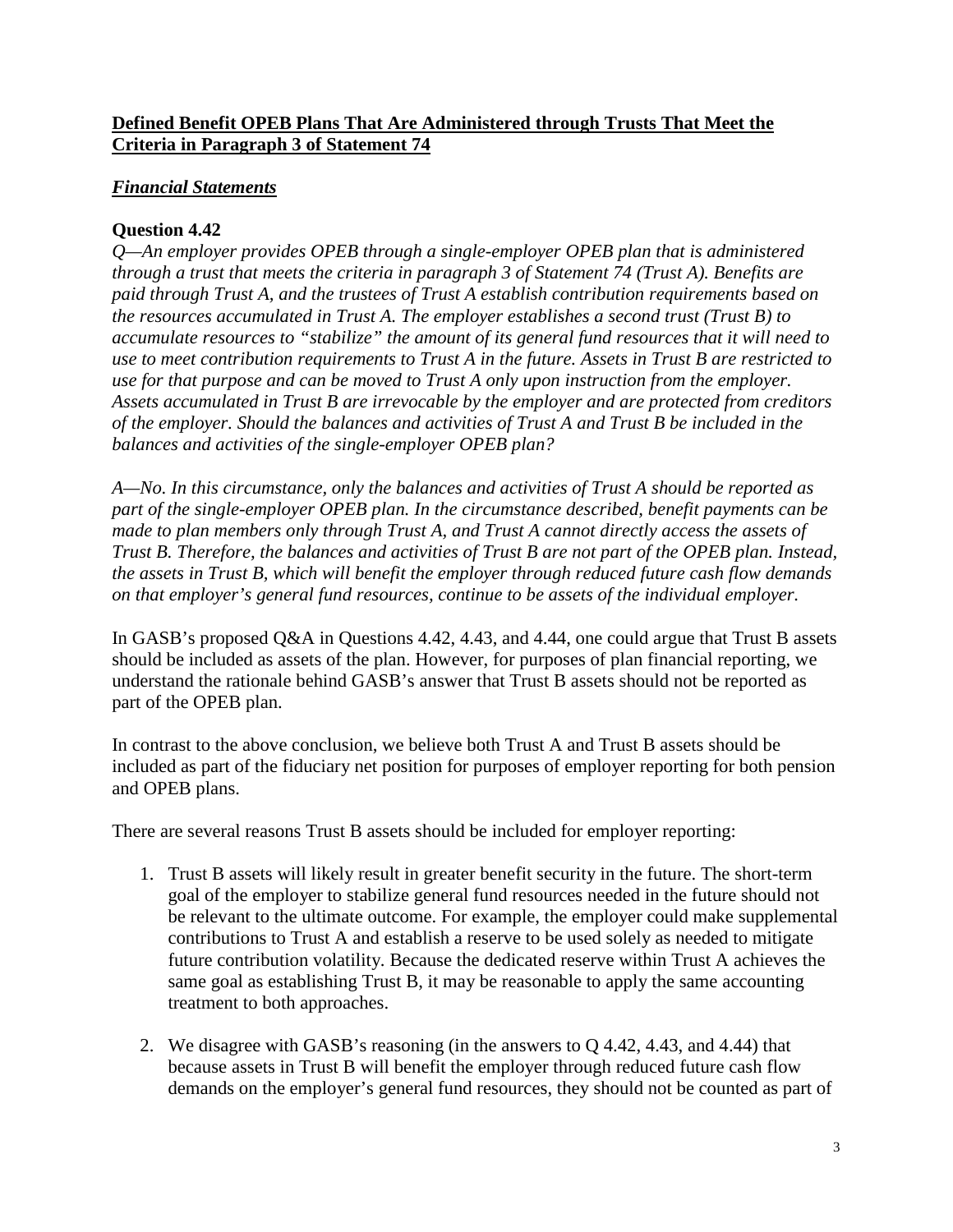the OPEB plan. Any amount contributed to a Trust associated with an OPEB plan is expected to reduce the employer's future cash flow demands. It does not make sense to exclude amounts from being plan assets on that account.

- 3. The proposed answers in Questions 4.42, 4.43, and 4.44 also seem to focus on the fact that benefit payments can be made only from Trust A and not Trust B.
	- a. This should not be relevant to the answer. Trust B benefits can only be used as contributions to Trust A, and once in Trust A, they can only be used to pay plan benefits. Therefore, Trust B assets indirectly can be used to pay plan benefits.
	- b. There are legal other reasons why trusts such as Trust B in the example do not pay benefits directly. For pension plans, benefits can only be paid to participants from an IRS Section 401(a) trust and not an IRS Section 115 trust. For example, the California Government Code requires that public plans have only one IRS Section 401(a) associated trust. Thus, for pension plans at least, a separate Trust B that pays benefits to participants cannot be established.
- 4. One of the basic concepts of Statement 75 is that OPEB expense is no longer directly related to employer contributions. OPEB expense is an independent measure of plan costs. As such, it does not make sense to disregard employer contributions different than the actuarially determined contribution (ADC), even if an employer's intent is to stabilize or otherwise alter the future contribution pattern to benefit the employer.
- 5. For employers participating in multiple-employer plans, inclusion of Trust B in the plan assets is a more important issue. Many multiple-employer plans cannot or will not accept contributions from an employer in excess of the legally required or actuarially determined amount. If an employer wishes to make additional contributions, the only option is a second trust. For example, if the legally required contribution is less than the actuarially determined contribution, the employer might wish to contribute the ADC every year. To do this, the employer would need to establish a Trust B.

Alternatively, consider an OPEB plan with few trust assets and increasing benefits due. A participating employer might project the plan's insolvency and want to set aside funds to continue providing promised OPEB to its employees in that event.

## **Statement of Changes in Fiduciary Net Position**

## **Question 4.58**

*Q—In a healthcare plan that covers active employees and inactive employees (retirees), the amounts to be paid by the employer, active employees, and retirees are stated in terms of the blended premium rates for all covered members. What amount of the total current-period (blended) premiums paid for active employees and retirees should the OPEB plan report as employer contributions?*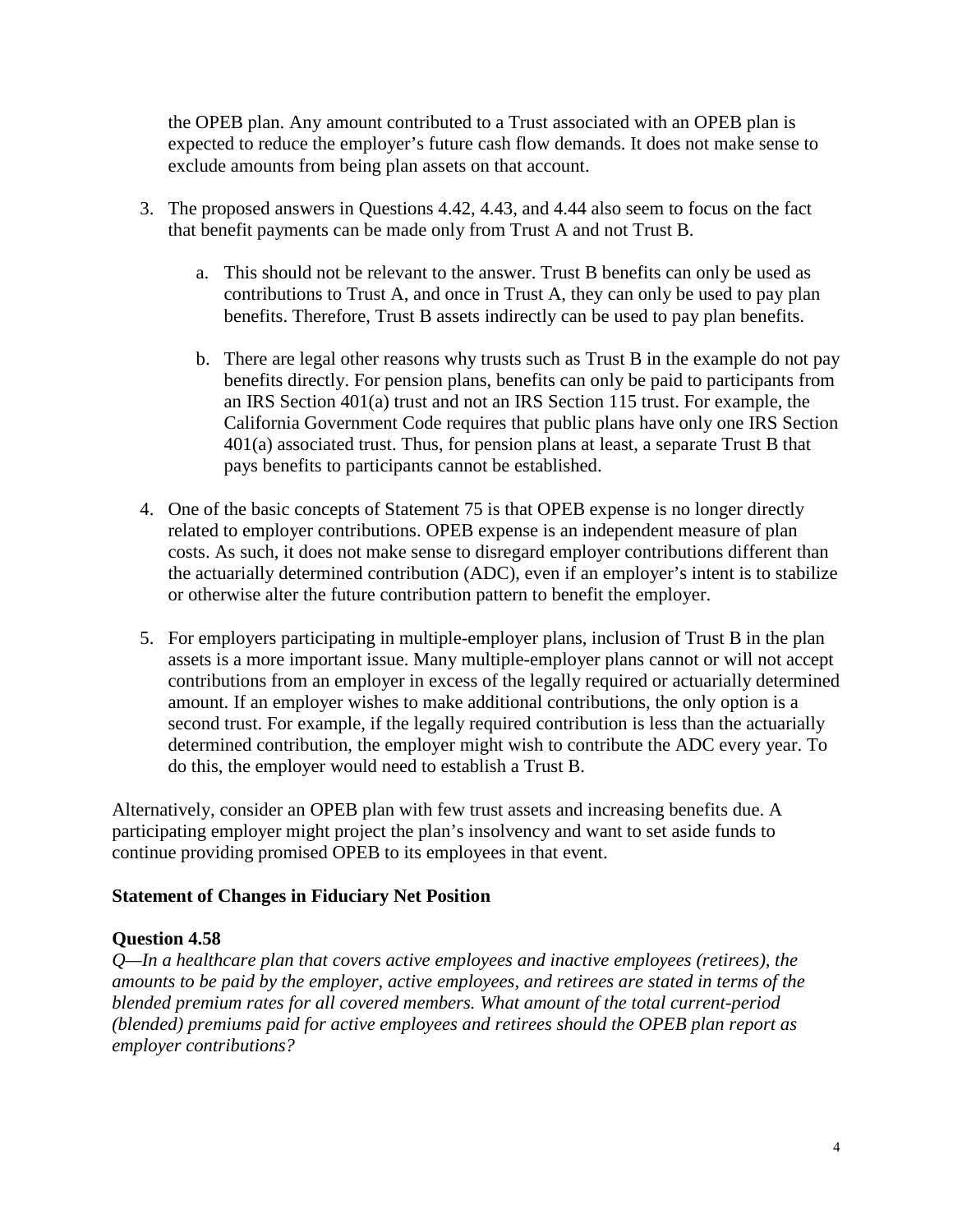*A—The OPEB plan generally should report employer contributions for the difference between the claims costs, or age-adjusted premiums approximating claims costs, for the retirees in the group for the current period and the amounts required to be paid by the retirees for that period...* (Note: The remainder of the answer addresses the situation in which the total premiums are different than total claims costs.)

Although the question is addressing additions to the trust, the current wording may be more appropriate for a plan that is not being administered through a trust. In that situation, the answer given above should produce the same amount to be reported as employer contributions as the amount to be reported as benefit payments as described in the proposed answer in Question 4.66.

For example, consider a modification to the situation in Question 4.58 in which the plan's OPEB trust was funded years ago with a large initial contribution. The employer makes no additional cash contributions and the trust pays out the amount of (blended) premiums due from the employer for retirees, but does not pay the claims or age-adjusted premiums. In this situation, we believe the plan would report benefit payments in accordance with Question 4.66 of the sum of:

- a. The retiree (blended) premiums due from the employer for retirees and paid from the trust and
- b. The difference between
	- i. The claims costs, or age-adjusted premiums approximating claims costs and
	- ii. The retiree (blended) premiums due from the employer for retirees and paid from the trust.

Following the same logic, the employer should report employer contributions only equal to (b) above—the difference between

- i. The claims costs, or age-adjusted premiums approximating claims costs and
- ii. The retiree (blended) premiums due from the employer for retirees and paid from the trust.

We suggest a more general answer to this question be:

The amount to be reported by the plan as employer contributions is the sum of:

- a. Amounts paid by the employer to the trust in cash;
- b. Amounts paid by the employer directly to or on behalf of retirees as premium payments, claims payments, or other payments due under the OPEB plan;
- c. The difference between (i) the claims costs, or age-adjusted premiums approximating claims costs and (ii) the retiree (blended) premiums due from the employer for retirees, if any, to the extent any such difference is not paid or reimbursed to the employer by the trust (in cash).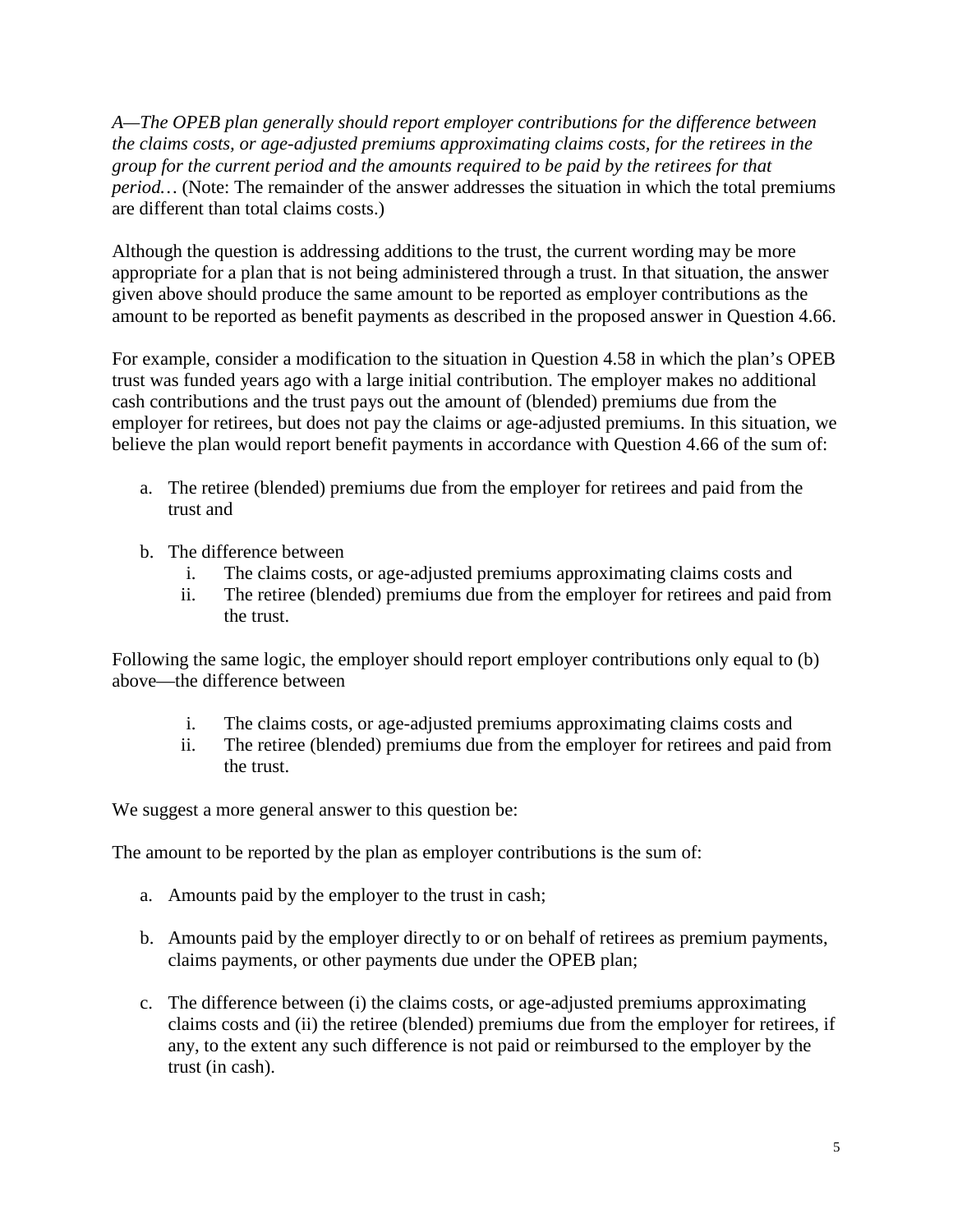We also believe the proposed answer in Question 4.58 should have the same Actuarial Standard of Practice (ASOP) No. 6 exception language as the answer for Question 4.66.

#### **Required Supplementary Information**

#### **Question 4.86**

*Q—If the approach described in Question 4.85 is used to determine the service cost reported in the schedule of changes in the net OPEB liability for the OPEB plan's fiscal year ended June 30, 20X7, should the amounts identified as interest on the total OPEB liability be calculated on the beginning total OPEB liability, adjusted for service cost and actual benefit payments (including refunds of plan member contributions), or should projected benefit payments from the actuarial valuation that is used to determine the service cost be used for purposes of the adjustment?*

In general, we agree with the answer that actual benefit payments should be used. However, our underlying concern is that obtaining the actual payment information may cause undue burden. For example, fully insured plans would need to rely on information provided from the insurer and would require the insurer to track active and retiree claims separately. In these cases, it may be difficult to get this information from the insurer, particularly for smaller groups. Therefore, the guidance should acknowledge that if the actual benefit payment information is difficult to obtain then an estimate of the benefit payments is appropriate to use. It is important to recognize this because it may be a common problem for many OPEB plans.

This is a similar problem when rolling forward the total OPEB liability. As appropriate, we suggest GASB acknowledge that using estimated benefit payments in the roll-forward is appropriate if obtaining the actual benefit payment information is unreasonably difficult. Regardless, the measure of the benefit payments should be consistent throughout the calculation of the roll-forward, including in the reconciliation of plan assets (if any).

#### **Measurement of the Net OPEB Liability**

#### **Questions 4.137 and 4.138**

It is our understanding that Question 4.137 is intended to address amounts reflected as employer contributions in that calculation, while Question 4.138 is intended to address the proper reflection in the discount rate determination of benefit payments paid directly by the employer. We request GASB change the wording of the questions to highlight the difference in intent, which is not clear as written.

#### **Attribution of the Actuarial Present Value of Projected Benefit Payments to Periods**

## **Question 4.140**

*Q—In what way are multiple exit ages considered in the attribution of the actuarial present value of projected benefit payments to periods for financial reporting purposes?*

We suggest expanding the answer to this question or adding another question in order to clarify desired treatment of Deferred Retirement Option Program (DROP) participation.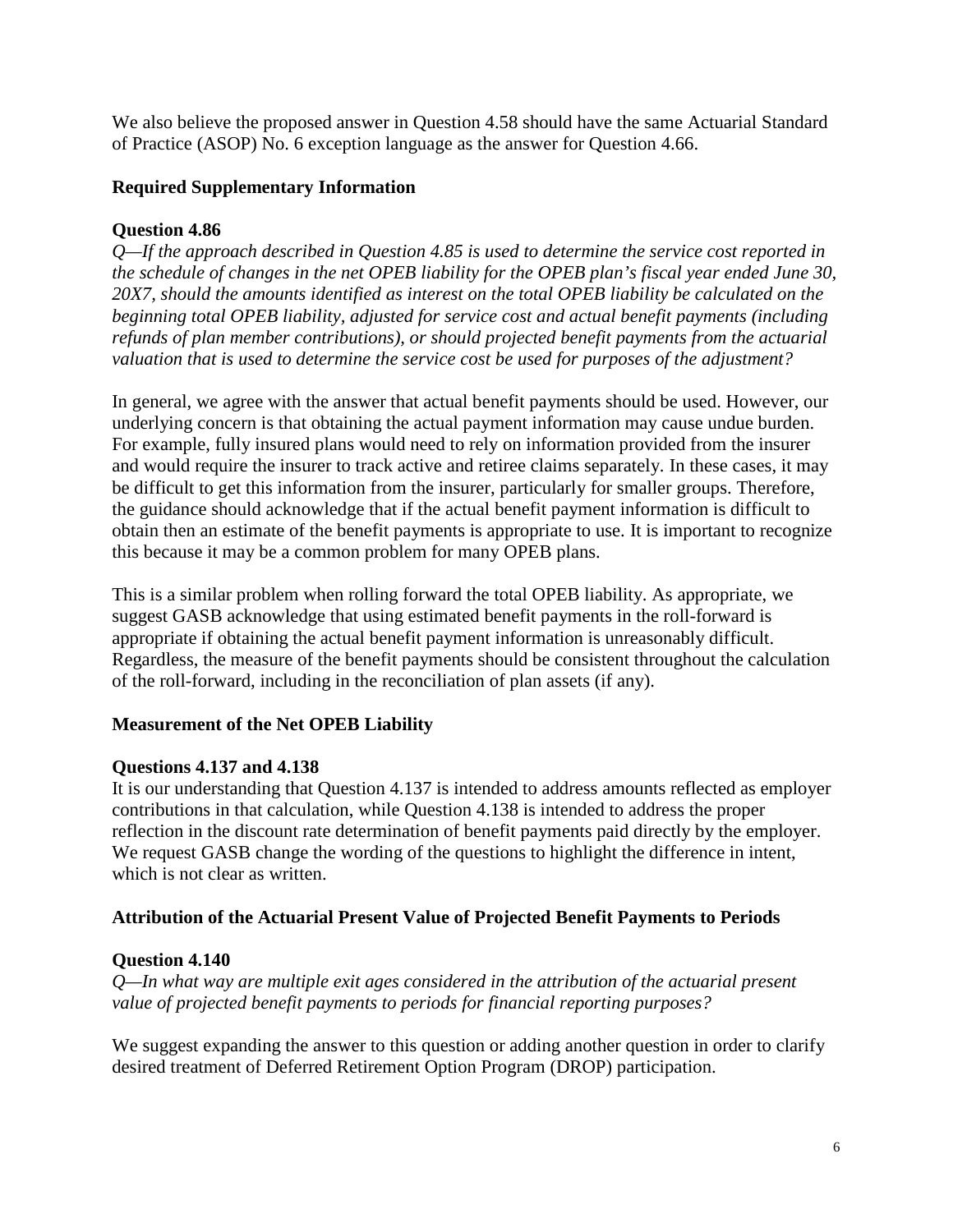We agree with the answer that generally "the end point of the attribution period would not be a single age or single date." However, it would be helpful to add another Q&A that addresses situations with a DROP provision in the pension plan. Another Q&A may be helpful in providing clarification about whether joining a pension DROP is treated as an exit age for the OPEB valuation.

Paragraph 54d requires that "The service costs of all OPEB should be attributed through all assumed ages of exit from active service." It may be beneficial for GASB to specify that the exit age is when the member is no longer employed (not when a member joins DROP). The DROP exit age is almost always when active health care benefits stop and OPEB benefits start for those going immediately into retirement. Members often will be accruing additional OPEB credits while in their pension DROP.

One more reason for including another Q&A is that GASB did not adopt this DROP exit age rule for pension plans. GASB Statement 68 provides that *"In pension plans in which the benefit terms include a deferred retirement option program (DROP), for purposes of this Statement, the date of entry into the DROP should be considered to be the employee's retirement date."*

As a simple illustration, consider that an actuary assumes all members join DROP at 25 years of service and exit employment 5 years later. For funding purposes the actuary might assume 100 percent retirement at 25 or 30 years of service, but for Statement 68 purposes must assume 100 percent at 25 years potentially with some type of deferral of payment. For GASB OPEB purposes, the assumption would be that the retirement decrement would be 100 percent at 30 years of service when they are assumed to exit from active service.

We suggest adding the following Q&A to address this issue:

Q—If some or all members in the OPEB valuation are in a pension plan that offers a DROP, should the retirement rates reflect the pension plan's DROP entrance or exit age assumptions?

A—Because the OPEB plan does not include a DROP provision, retirement rates for GASB OPEB purposes should reflect the DROP exit age assumptions.

We acknowledge that this may lead to different attribution periods for OPEB purposes than for pension purposes.

## **Alternative Measurement Method**

## **Question 4.146**

*Q—Paragraph 56b of Statement 74 permits simplification of the assumption about the expected point in time at which benefit payments will begin to be made. In an OPEB plan that requires members to attain a certain age in order to qualify for benefits but that does not have a years-ofservice requirement, how could the expected point in time at which benefit payments will begin to be made be determined?*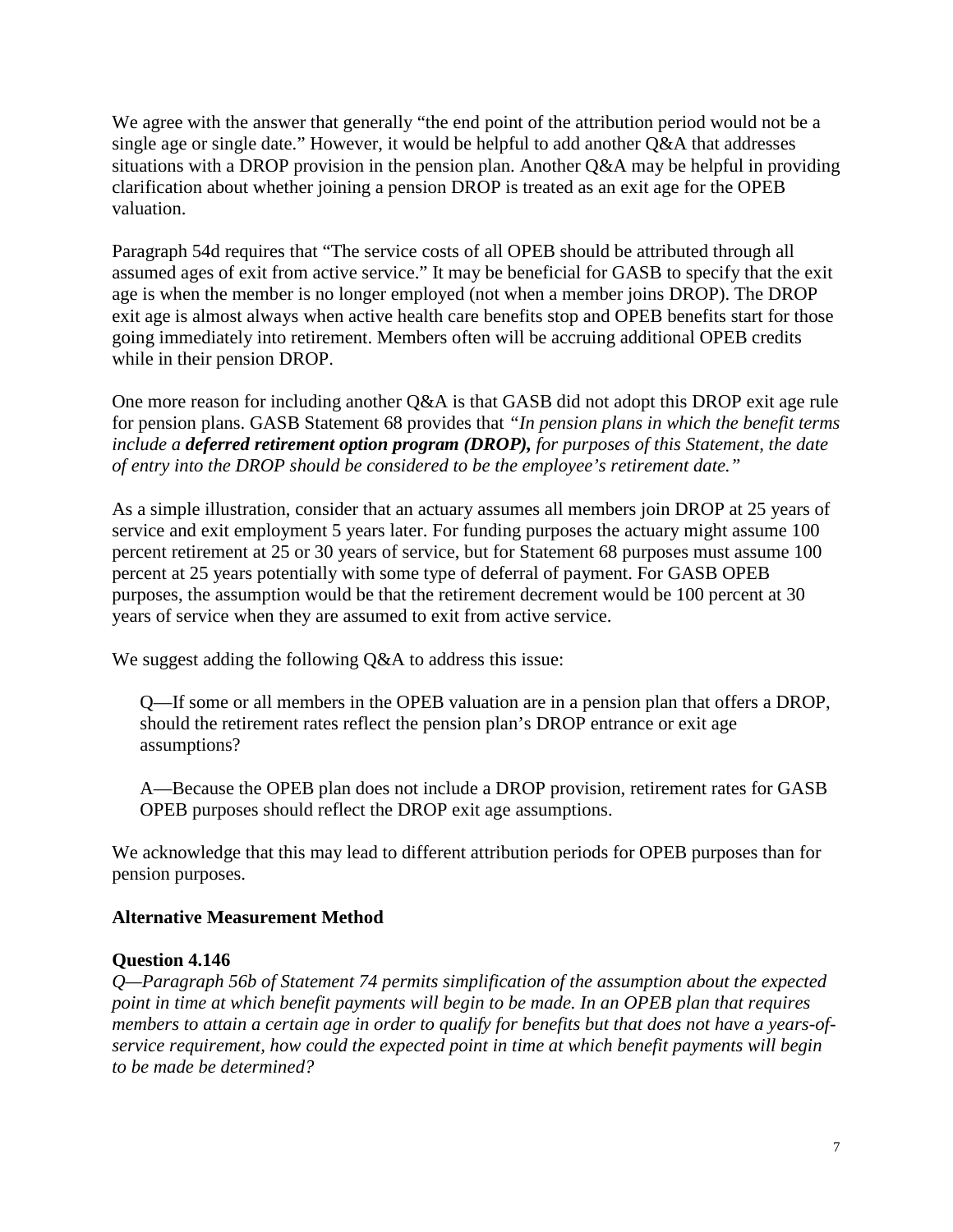We agree with GASB's proposed answer, but we suggest modifying it to identify a potential source of credible retirement rates. Many smaller governmental entities participate in larger, often statewide, retirement systems. Those retirement systems perform periodic experience studies resulting in decrement rates used in the subsequent actuarial valuations. It may not be immediately obvious to users of the alternative measurement method that retirement rates developed by actuaries for the retirement systems are often based on information that includes the experience of that governmental entity. We suggest highlighting that fact in the answer. We propose the following modification (bolded addition):

Q—Paragraph 56b of Statement 74 permits simplification of the assumption about the expected point in time at which benefit payments will begin to be made. In an OPEB plan that requires members to attain a certain age in order to qualify for benefits but that does not have a years-of-service requirement, how could the expected point in time at which benefit payments will begin to be made be determined?

A—The expected point in time at which benefit payments will begin to be made should be determined using information about the covered group (if credible experience data are available, **such as retirement rates developed by the actuary for the retirement system, when applicable and suitable**) and the benefit terms. Paragraph 56b of Statement 74 indicates that the assumption may incorporate a single assumed age for active plan members. Therefore, in the case of a plan that has only an age requirement (no length-of-service requirement), the point in time at which benefit payments will begin to be made to plan members may, for example, be set at an age equal to the historical average retirement age of plan members that qualified for benefits if the benefit terms provide that benefit payments begin at retirement.

We suggest similar modifications be made in Questions 4.147 and 4.148.

## **Question 4.155**

*Q—Paragraph 57c of Statement 74 provides a calculation method that can be used to determine the age-adjusted premiums for inactive plan members that are used to meet the requirements of paragraph 56g of that Statement. When can this method be used?*

The proposed answer may lead some practitioners to believe that the implicit rate subsidy needs to be measured only when premium rates quoted for retirees are the same as rates given for active employees. We suggest modifying part of the answer to address a situation in which the difference is relatively small (bolded addition):

A—The method described in paragraph 57c of Statement 74 may be used to calculate ageadjusted premiums approximating the claims costs for inactive plan members for purposes of the alternative measurement method in circumstances in which (a) postemployment healthcare benefits are provided by allowing inactive plan members to obtain health insurance in a plan that rates active and inactive plan members in a single group, (b) the same premium rates (blended premium rates) are given for both active employees and inactive employees in the group, **or when unreduced premium rates published for inactive members of the group are relatively close to rates quoted for active employees**, and (c)